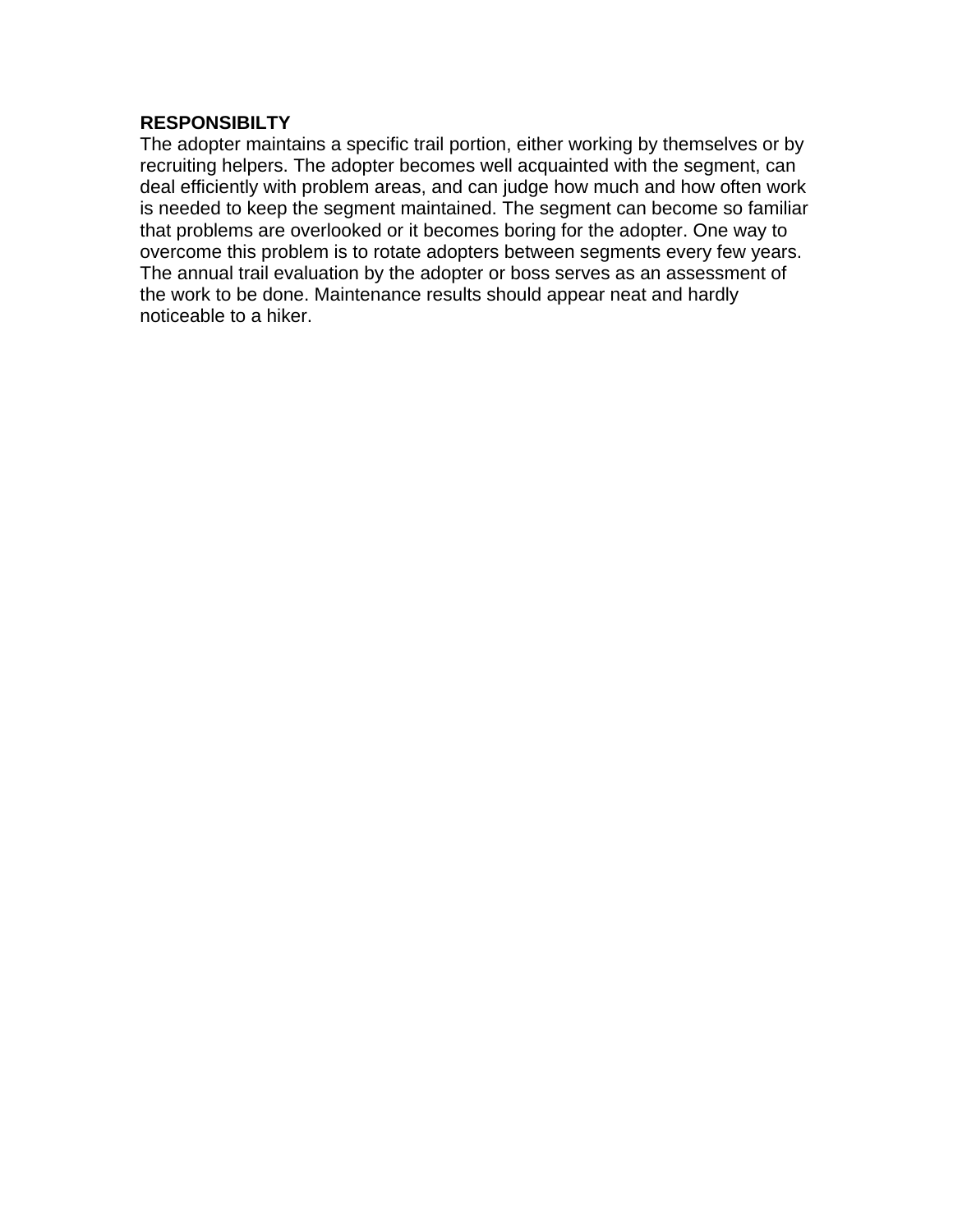### **FREQUENCY OF MAINTENANCE**

Most trail segments need maintenance about three times per year.

**Prior to Memorial Day** - This may be the maintenance period that involves the most work. The objective is to get the trail ready for the spring hikers. In addition to general trail cleanup, some of the more important tasks are to:

Remove tree limbs and fallen trees from the trail, and prune encroaching limbs as needed.

Repaint or replace the blazes if they are faded or missing. (Be sure that they are not obscured by vegetation—consider growth that occurs before the next maintenance).

Make sure that all signs and trail emblems are in place and well maintained.

Inspect for water in the trail and take corrective action.

Keep a list of larger jobs or those that require different tools that will require attention at some other time.

Pick up litter.

**Mid-Summer** - Early July is a good time to take care of annual growth so that the trail is kept clear and relatively easy to hike. The hiker should not be assaulted by weeds and briars. Some of the key jobs for mid-summer are to:

Mow or cut all weeds, brambles, briars, and high grass encroaching on the trail. On sections of the trail that pass through fields or other places receiving direct sunlight, mowing may have to be done on a more frequent basis—perhaps monthly throughout the summer. Brambles and briars may need to be grubbed out by the roots to prevent rapid regrowth.

Prune all brush and overhanging limbs that have grown into the trail clearing—all blazes and signs must be visible.

Complete the larger jobs that could not be accomplished the previous spring.

Be alert for noxious or exotic plant species—remove, kill, or inventory them for future vegetative management projects.

Pick up litter.

**Fall** - Fall maintenance is geared toward preparing the trail for the winter months. This is a time to:

Finish any uncompleted jobs and recheck blazes and signs—replace and repair as necessary.

Contact landowners to thank them for their support. Pick up litter.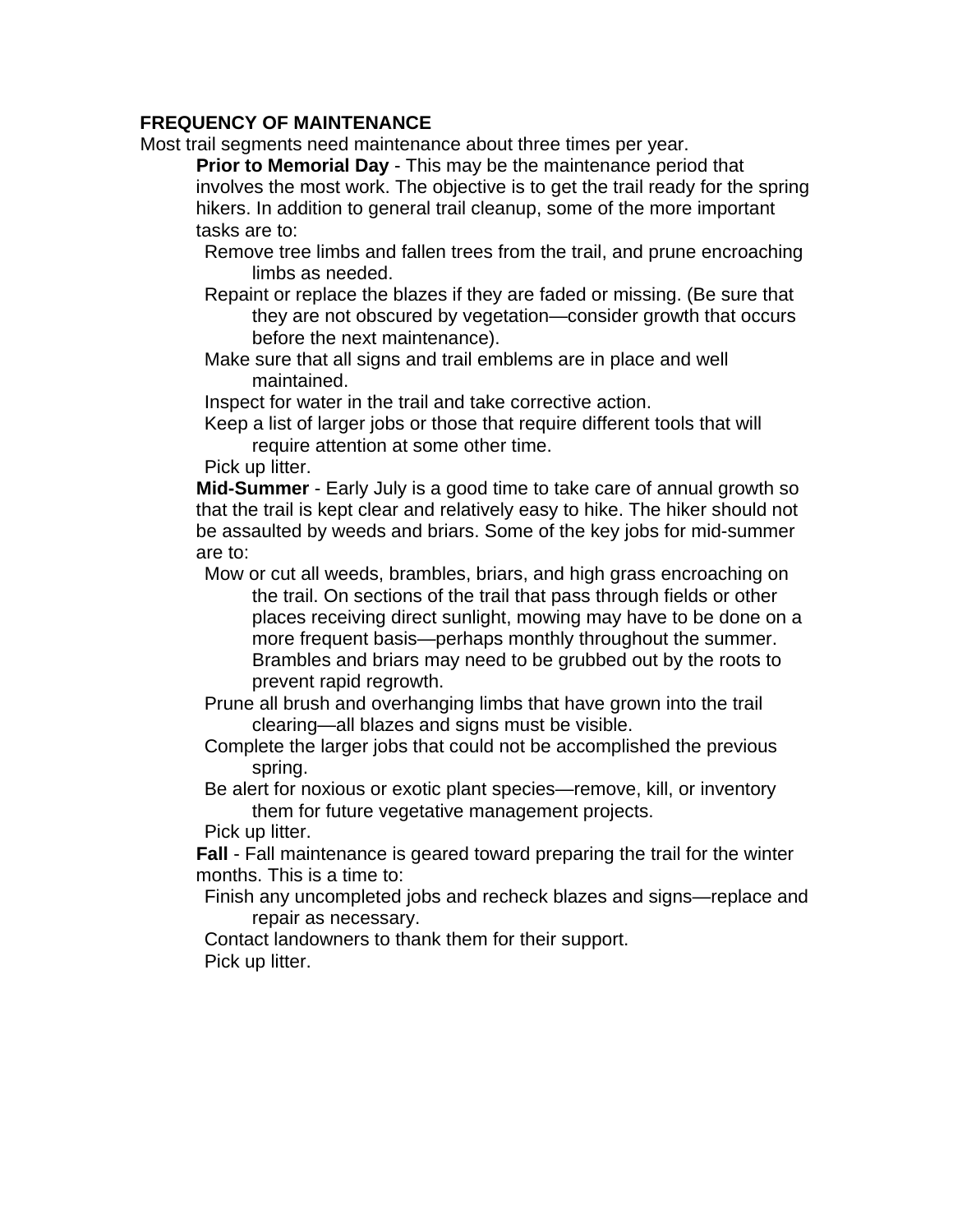#### **CLEARING RULES**

The total clearing width is the 24-inch tread plus 12 inches on each side for a total of 48 inches (the commonly accepted 4-foot clearing window). The tread should be free of loose stones, rock points, stumps, and roots. Attention should be given to dips and outsloping so that water does not collect on the trail. Clearing width is the area kept free of brush, limbs, briars, tall grass, weeds, and other obstructions which would slap against the hiker or their pack, or soak them following a rain or heavy dew. In heavily wooded areas, the clearing width is normally maintained simply by pruning limbs. Here, the area between the edge of the tread and the edge of the clearing is normally leaf litter or short herbaceous plants. While four feet is the average standard width, some variation is allowed and encouraged—it is visually appealing and often more sensitive to adjoining natural resources. In wooded areas there are occasions when it is desirable to narrow the clearing width in order to route the trail between two large, visually interesting trees. Generally, the trail winds between existing medium to large size trees, and is created by cutting only smaller trees and saplings. Narrowing the clearing width below the desired standard is done only for reasons of aesthetics—not merely to reduce trail construction/maintenance efforts. When the trail is crossing fields or prairies, it is suggested that as a minimum, the entire desired clearing width should be mowed. It may be desirable to widen the mowing to create a variety of gentle clearing undulations. Some of these may highlight a particularly bright clump of wild flowers or a well-developed flowering shrub such as a hawthorn or dogwood.

In selected wooded areas (especially near roads) a common practice is to reduce the clearing width for a short distance (25 to 100 feet) to discourage unauthorized use by ATVs, horses, etc. (When this is done accessibility may be compromised).

The trail should be cleared to a height of 8 feet. At this height, branches that could snag on a tall hiker's extended pack or attachments. Branches that could restrict the trail when weighted with rain or snow are also removed. Whatever the reason for a higher clearing height, an overhead canopy of branches should remain to slow the growth of grasses and shrubs that thrive in sunlight.

#### **Tips**

Tools should be carried in the safest way. The tool should be gripped by the handle about 6 inches behind the head (or at the balance point) and carried to the side, on the down-slope side of the body rather than over the shoulder or as a walking stick. This prevents injuries due to falling on the tool, since it can be easily tossed away when carried correctly. Tools with sharp blades should be carried with the blade facing the ground and equipped with a sheath to prevent accidental cuts and to retain their sharp edge. The sheath should remain on the tool while it is carried to the worksite and removed only when used.

All side branches extending into the trail clearing should be cut flush with the parent branch or stem, leaving no stubs. This is safer, lasts longer, and also allows for the wound to heal naturally.

Small trees and shrubs within the tread should be grubbed out to prevent tripping. Holes should be filled and compacted.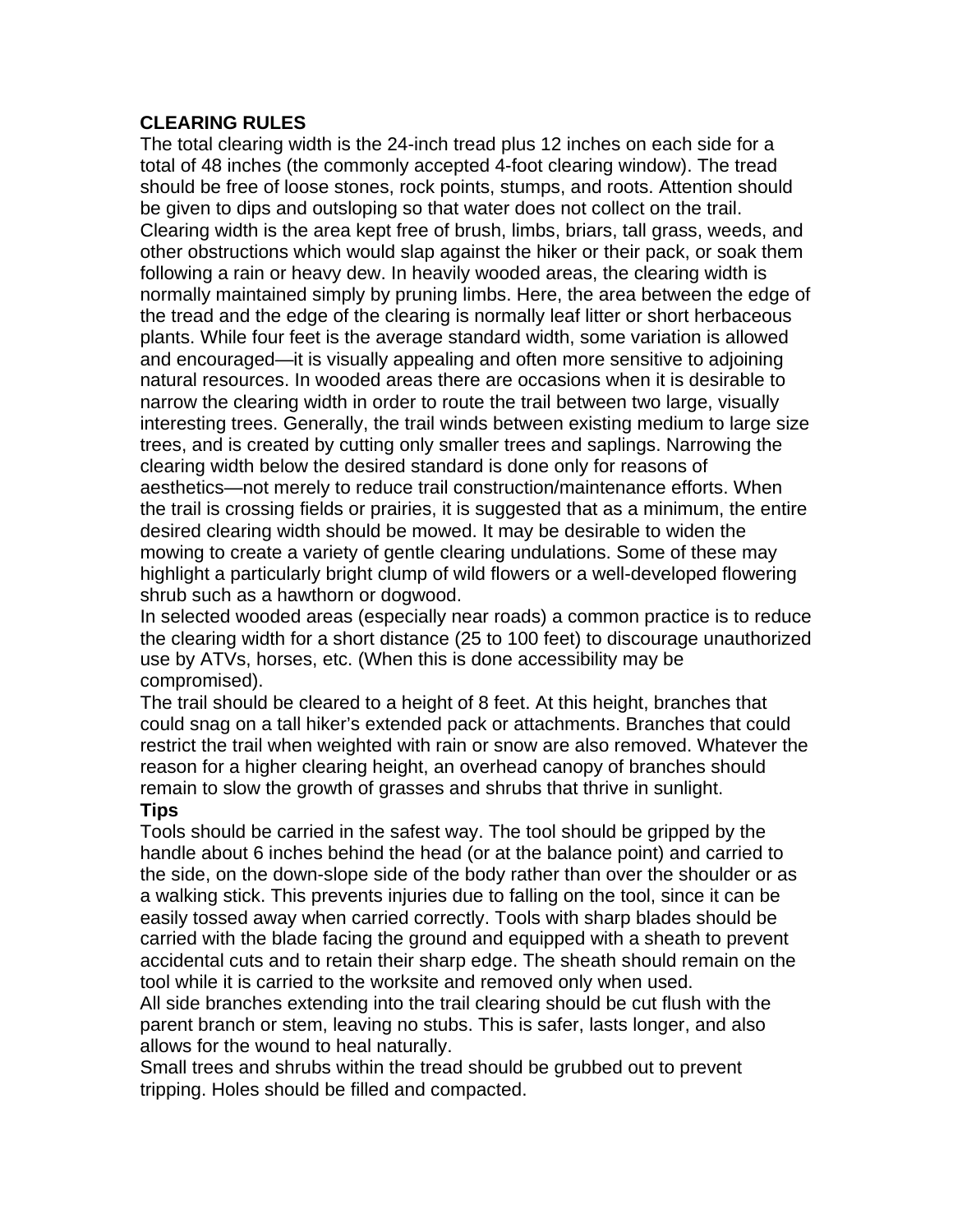Trees and brush outside the tread (but inside the trail clearing) should be cut as close to the ground as possible, leaving no sharp pointed stumps or stems.

Consideration may be given (especially on exotic species) to treating these cut stumps with herbicide —after obtaining proper approval.

Use power mowers in open grassy areas or power brush saws in brushy areas should be considered.

Fallen branches and trees should be removed except for a few large trees/logs near access points (see maintenance tips). On larger logs, remove a section only the width of the tread to further restrict unwanted use.

For light pruning work that is within reach, hand pruning shears (like those used by a gardener) are quicker and easier than long handled loppers.

A stout but flexible forked sapling (about an inch in diameter at the base) that has been cut about 4  $\frac{1}{2}$  to 5 feet in length (with about a 10. fork at the end) is a very useful tool for flinging small limbs out and away from the trail. When following someone who is using a power brush saw, it is also an excellent tool for flinging the cut brush out of the trail. Used like a pitch fork, it scatters the brush so that it is not visibly concentrated, and is much more efficient than bending to pick up and discard each piece by hand.

A couple of large down logs should be left near trail entry points to discourage wheeled use. Farther down the trail, a section the width of the trail tread can be cut out of large fallen logs for the same purpose.

All main stems or trunks should be cut as close to the ground as possible—or grubbed out. It is very important to avoid leaving short stubs (trippers) as they are a safety hazard. Cut hardwood stems resprout easily, therefore, grubbing is the preferred method as it is a one time treatment.

Larger logs should be carried to the downhill side of the trail and placed perpendicular to the face of the hill to prevent them from rolling and creating a safety hazard.

If a branch needs to be pruned, it should be cut next to the trunk. If not cut next to the trunk, these safety hazards tend to develop suckers or side branches which will have to be cut again and look unnatural. Large limbs should be undercut first to prevent peeling the bark from the main stem when the branch falls.

Conifer branches and weak trees, such as alder, are easily weighted with heavy snow or rain and may require extra clearing.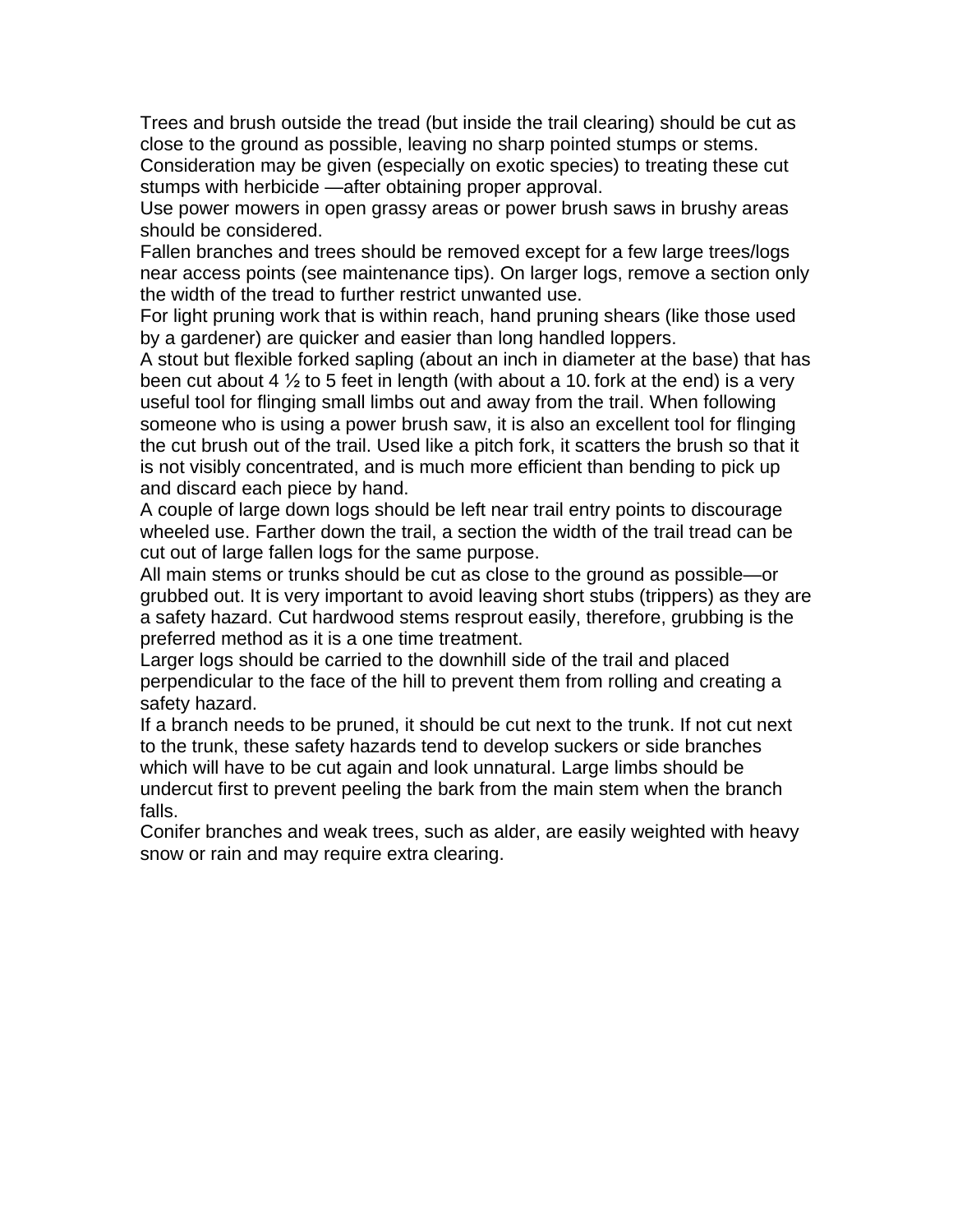# **TOOLS**

## **Lopper**

Uses: Cutting selected limbs or saplings during construction and maintenance phases. Larger models can cut limbs approaching 2. in size.

- Tips: High quality loppers with replaceable parts should be used. Saplings should be clipped flush to the ground and limbs flush to the tree. Loppers must not be thrown on the ground as this may clog the head and dull the blades. At the end of the day, the blade should be cleaned and wiped with light oil.
- Safety: Leather gloves and a hardhat should be worn. Eye protection is also recommended.

## **Hand Pruner**

- Uses: Cutting small branches encroaching on the trail. Also useful for cutting protruding roots that are tripping hazards. Mostly used for trail maintenance.
- Tips: Handier and lighter to carry than a lopper when only minor pruning is needed—it should be carried in hand while hiking to clip small branches as encountered.

## **Pruning Saw**

- Uses: Cutting limbs encroaching on the trail. Can also be used for cutting small trees or shrubs at the base and removing small to medium sized windfalls. Pruning saws come in a wide variety of sizes and tooth patterns. They range from small folding models with 6. to 8. blades to those with blades up to approximately 26-in length. Blades are curved and cut only on the back-stroke—a handy feature when removing hard to reach limbs.
- Tips: Pruning saws should be resharpened often. A light coat of oil should be applied to the blade after each use.
- Safety: Except for folding models, pruning saws should be kept in a sheath when not in use. A hand holding a limb or sapling should not be crossed beneath the hand pulling the saw—this can lead to a nasty cut when the saw comes through the limb sooner than expected. Leather gloves and a hardhat should be worn

## **Bow Saw**

- Uses: Cutting limbs, small trees, and small to medium sized windfalls essentially the same as pruning saws except that bow saws can cut larger material. Bow saws have blades ranging from about 21. to 36. in length. The smaller saws are generally triangular in shape and work well for pruning. Their shape limits the length and depth of the stroke to material less than 4. to 5. in diameter. The larger saws are bow-shaped and can cut material up to 8. in diameter, but are more prone to twisting and binding in the cut.
- Tips: Bow saws cannot be resharpened due to the hardness of the blade. When the blade becomes dull, rusty, or bent, it should be replaced. It should be wiped with light oil before storing. Smaller saws are more useful—use another tool for cutting large material.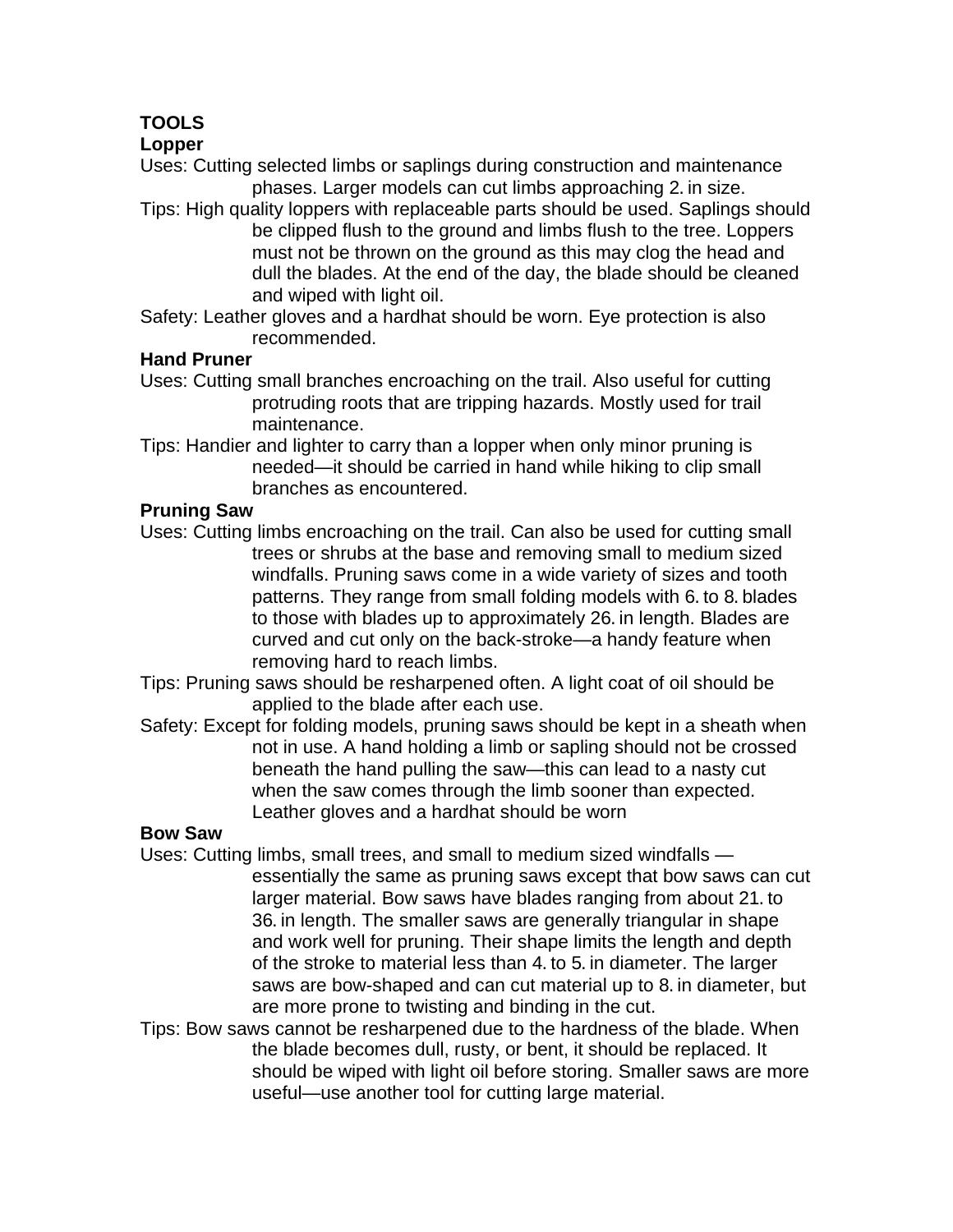Safety: Same as pruning saws.

#### **Pole Pruner and Pole Saw**

Uses: Cutting overhanging limbs that cannot be reached with bowsaws, loppers, and other short-reaching tools. Pruners and saws are often combined on the same handle to allow for more flexibility.

- Tips: When cutting larger limbs with the pole saw, it is best to use a two-step process. In the first step, a 4. to 6. stub is left by making an undercut and then a cut from the top of the limb. This prevents stripping the bark from the trunk of the tree. In the second step, the stub is removed flush with the trunk.
- Safety: Fingers should be kept out of the pruning head. The rope may snag unexpectedly and cause the blade to close causing a serious cut. When using the saw, eye protection will prevent saw dust from getting into the user's eyes. Required PPE includes eye protection, hardhat, and leather gloves.

#### **Axe**

- Uses: Clearing blowdowns, limbing trees, felling trees, and hewing flat surfaces. Axes demand a great deal of practice to use safely and effectively and are used less today than they were in earlier times. They have largely been replaced by various saws and other cutting tools, but nevertheless, the axe is versatile, simple to maintain, and in skilled hands can be as fast and effective as other tools. There are two basic kinds of axes—the single-bit and the double-bit. Double-bit axes are generally preferred as they have better balance and allow one blade to be kept razor sharp for cutting while the other blade can be used for chopping roots and cutting in dirty wood. Single-bit axes are sometimes considered to be safer than double-bit axes primarily because there is less chance to fall on an exposed blade.
- Tips: Effective axe work requires a great deal of practice, but the skills required are not as demanding as those required for crosscut saws. Skills can be acquired through working with experienced individuals or by participating in a good workshop such as a Wilderness Skills Workshop conducted by the Student Conservation Association. On downed logs, a notch that is twice as long as the diameter of the log should be made. The blows should progress through the log and alternate from one side of the notch to the other. When removing a limb from a downed tree, the direction of the blow should be made from the root-end of the tree rather than down into the crotch.
- Safety: Before cutting, all limbs and brush that might interfere with swinging should be removed. Springy branches or broken limbs that might deflect the blade should be avoided. The user's feet should be separated at shoulder width and firmly planted. When limbing or hewing a downed tree, the user should stand on the side opposite the one being cut to keep the tree between the blade and the user's shins. When not in use, or when carrying the axe, the blade should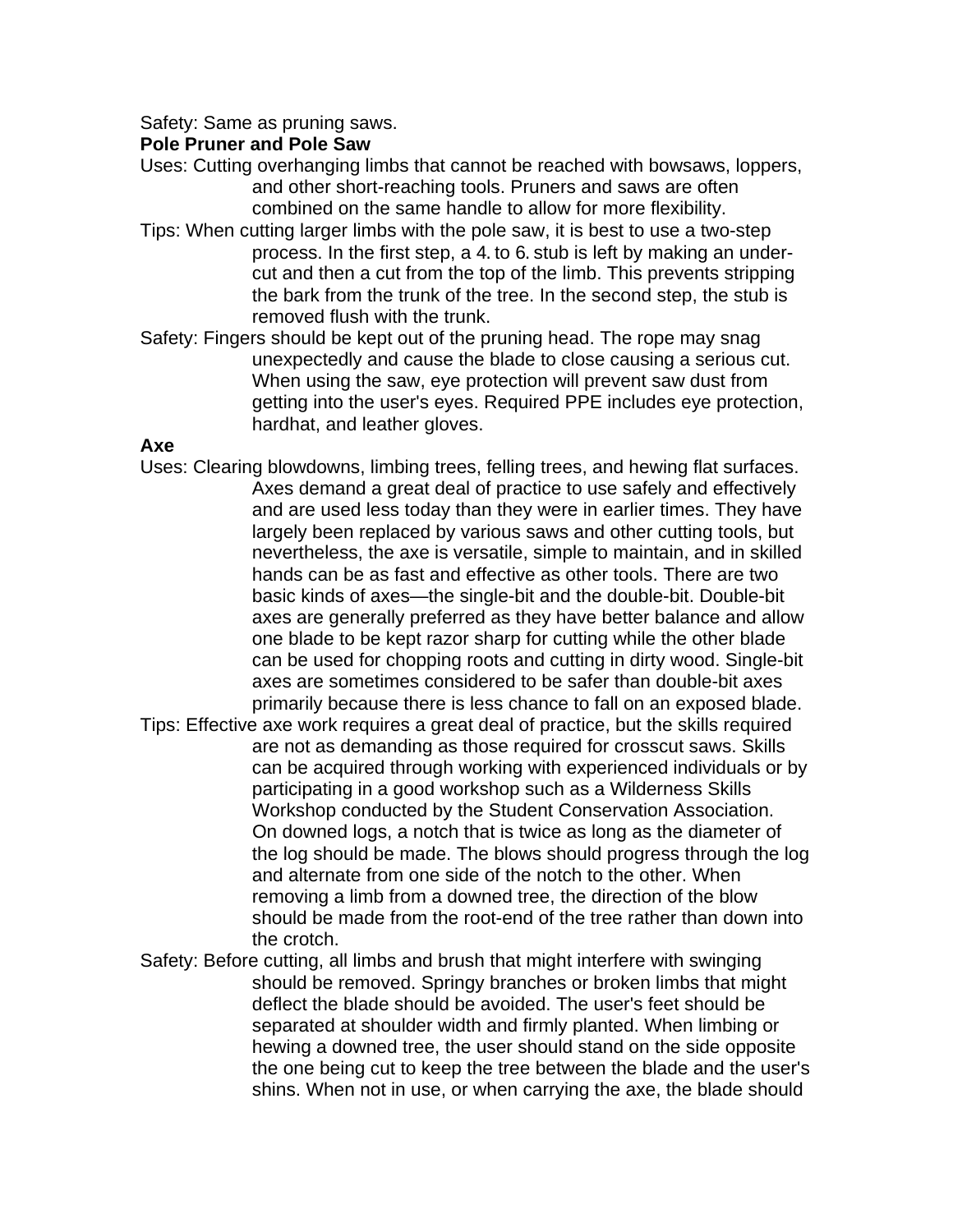be covered with a sheath. PPE includes a hardhat, leather gloves, heavy leather boots, and eye protection. Inexperienced users should also consider wearing shin guards and toe guards or hard toe boots.

## **Posthole Digger**

Uses: Digging holes for footings, posts, etc.

- Tips: When installing wooden posts, a piece of scrap lumber should be nailed to the lower part of the post. It is easier to nail it parallel to the post this method is just as effective as a perpendicular arrangement and allows for a smaller post hole.
- Safety: Soil should be lifted from the hole with leg muscles—not back muscles. If the wooden handles are too flexible or the collar becomes bent, fingers can get pinched when the handles are closed. Leather gloves are recommended.

#### **Chainsaw**

- Uses: Cutting medium to large size blowdowns, clearing heavy sapling growth during trail construction, cutting trees into pieces for wood construction projects.
- Tips: Saws with 16" blades are generally adequate for most trail work. Models should be obtained with chain brakes, vibration damped handles, and high quality mufflers. The user should carry a tool kit in a pack (file, scrench, plastic wedge).
- Safety: Chainsaws are one of the most dangerous pieces of power equipment. They should be used only by experienced workers (preferably those who have undergone training and are certified for chainsaw use). Requires leather gloves, ear muffs, eye protection, hardhat, and kevlar (or similar) saw chaps.

#### **Brushsaw**

- Uses: Constructing and maintaining trail through areas of heavy brush, grass, briars, and sapling sized trees. They allow one person to rapidly clear large areas. In some situations a DR Mower® can accomplish the same tasks easier and quicker—especially in grass and smaller brush.
- Tips: Brushsaws come in a variety of sizes. Trail work requires a more powerful unit than one that is used for lawn trimming. Trail work requires a saw type or a universal grass-brush blade—not a string cutter. The brushsaw is supported by a shoulder harness, but can still become very tiring. Users should work in teams to make the job easier and switch positions regularly. When not cutting, the other person can remove brush from the trail.

A stout, flexible forked sapling (about 1. in diameter at the base) that has been cut about 4  $\frac{1}{2}$  to 5' in length (with about a 10. fork at the end) is a very useful tool for flinging small limbs out and away from the trail. When following someone who is using a power brush saw, it is also an excellent tool for flinging the cut brush out of the trail. Its natural springiness allows it to be used like a pitchfork. This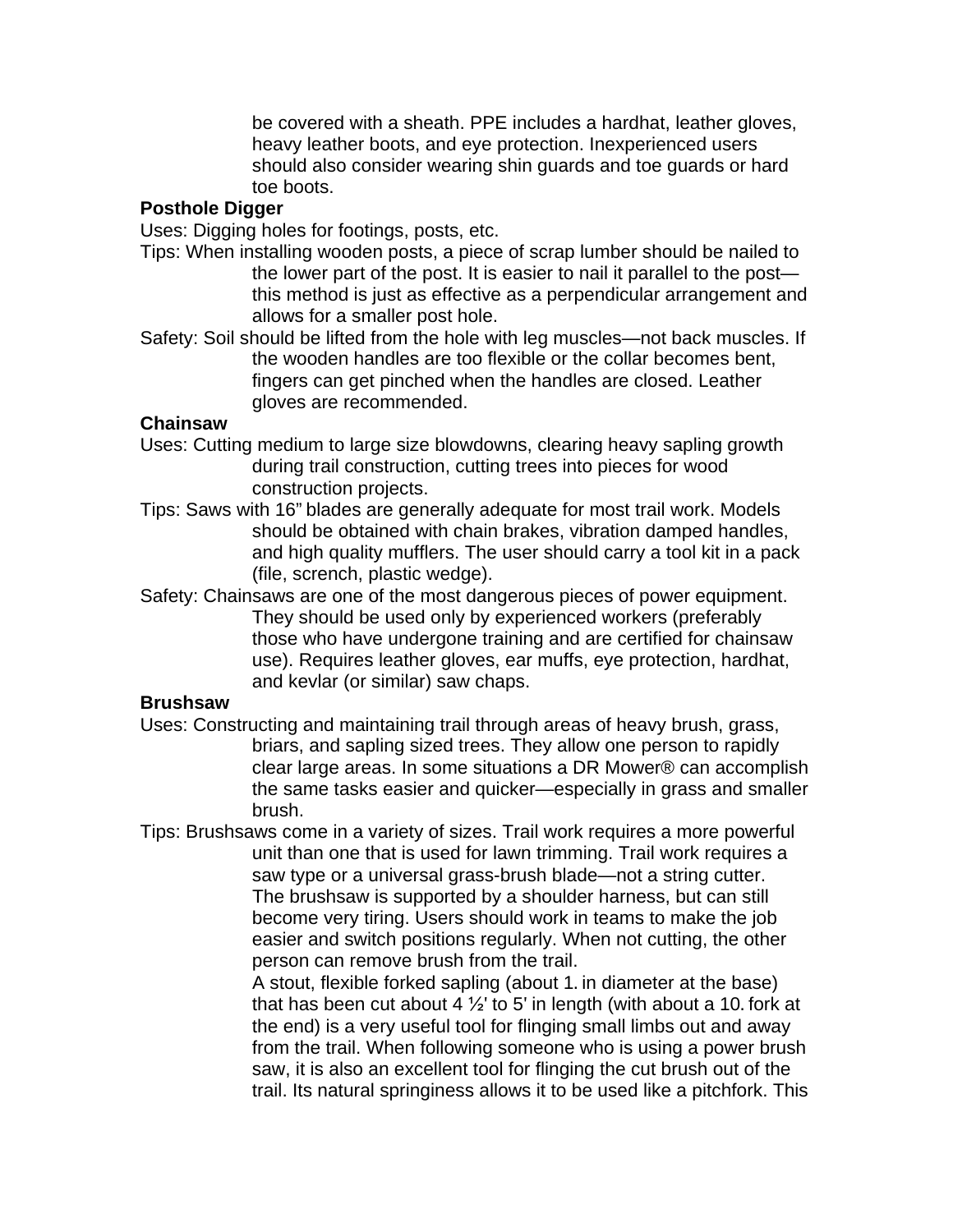scatters the brush so that it is not visibly concentrated, and is more efficient than bending to pick up and discard each piece by hand. Safety: The brushsaw's open blade is on the end of a wand, and can snag and swing violently to the side, making it more prone to injure other workers rather than the operator. Other workers should stay clear. Requires ear protection, eye protection, gloves, and leather boots. Hardhats are recommended.

#### **Lawnmower**

- Uses: An ordinary side-discharge mower can be effectively used for clearing and maintaining trail—except in extremely rocky terrain. For grass, ferns, and weeds (up to knee high) many feel that a lawnmower is more effective than a brush saw. It is more readily available and less expensive than a DR Field Mower®, but not as durable or powerful.
- Tips: A mower with a 22. to 24. cut and adjustable wheels seems to work well. Wheels should be set as high as possible. A mower with a universal blade for easy replacement is desirable.
- Safety: Rotary mowers can throw objects, injure others, and can cause severe injury to the operator's extremities if a hand or foot gets under the mower deck. The operator should insure that other workers keep a considerable distance from the mower so that thrown objects do not cause injury. Extra caution should be used when operating on slopes, or if the vegetation is wet, to avoid slips and possible operator injury (see owners manual). Sturdy leather shoes (not jogging shoes) should be worn. Ear protection should be worn if using the mower for extended periods.

#### **DR Field Mower**®

- Uses: This sturdy mower is an excellent choice for cutting heavy grass, weeds, briars, and even saplings up to 1" diameter. A DR Field Mower® is simply a walk-behind brush-hog that is useful during trail construction and trail maintenance.
- Safety: The mower can throw objects and injure others. Other workers should be kept at a safe distance away from the mower. PPE includes ear protection and leather gloves.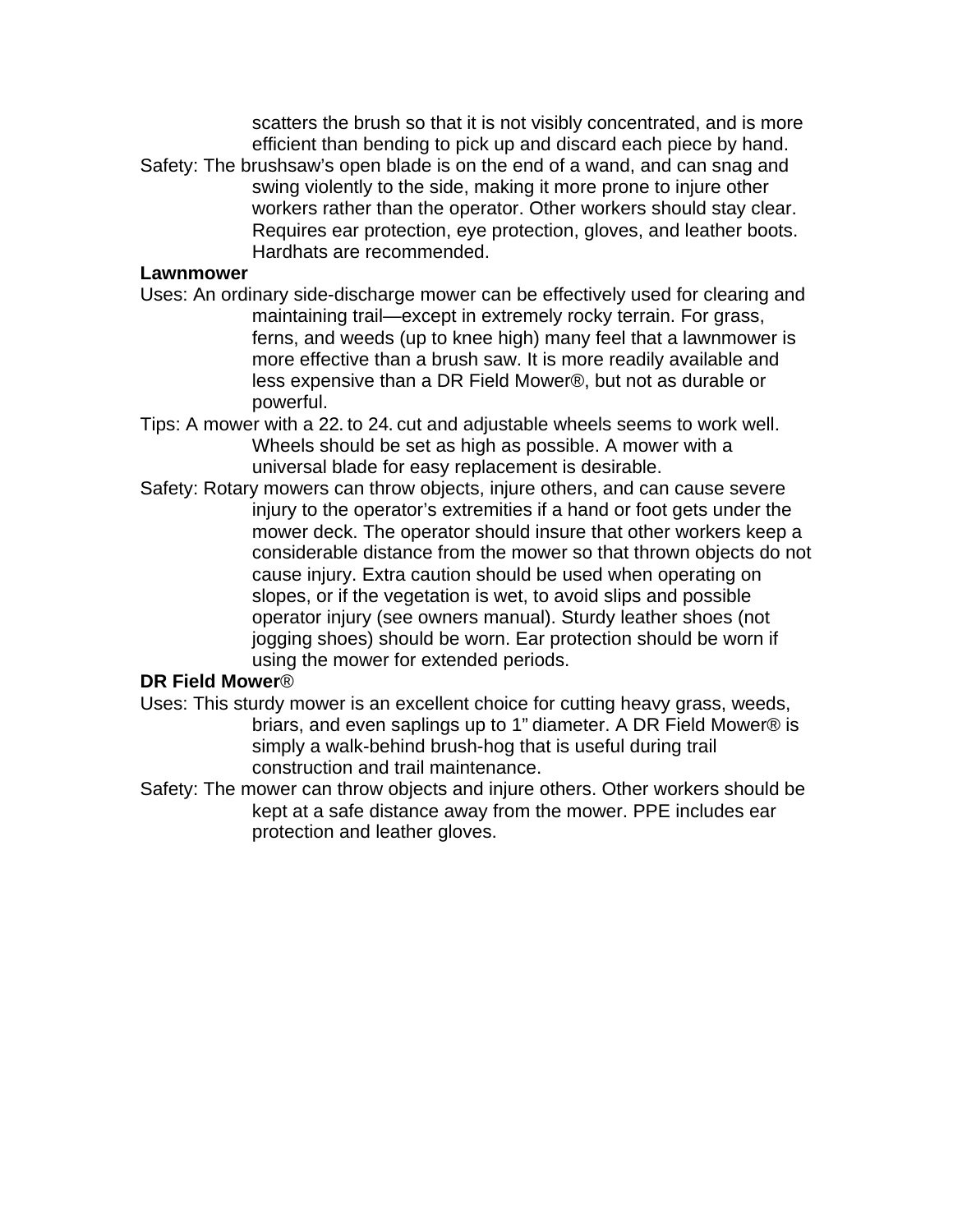## **SIGNAGE RULES**

Signs are a highly visible representation of the quality of the trail. Their maintenance or lack of maintenance leaves the visitor with a positive or negative impression about the trail.

## **Reassurance Markers/ Blazes**

It is not cost effective or desirable to use the official trail logo as the sole marker along the trail. Other types of markers which are less costly, less visually obtrusive, and less prone to vandalism should be used between points where the official trail logo has been placed. Reassurance markers are the paint or nail-on "blazes" that mark the trail.

Blazes are placed on trees or posts, slightly above eye level so that hikers can see them easily when traveling in either direction. Blazes should be within "line of sight" -- when standing at a blaze marker, the hiker should be able to see the next one. Blazes should be placed on trees that "strike the eye". One well placed blaze is better than several that are poorly placed.

Blazes should be continuous -- even along road segments and other unmistakable parts of the trail. Blazes should be placed immediately beyond any trail junction or road crossing -- even if there is a directional sign. A second blaze (for safety) should be placed within another 50 to 100 feet. Otherwise, it is not desirable to have more than one blaze visible in either direction at any one time. Striking a balance so as not to "overblaze" or "under-blaze" is the key.

Painted blazes are often more vandal resistant than nail-on blazes but may require more frequent maintenance. Edges and corners should be crisp and sharp. If paint is used, dripping paint, blotches and over-sized blazes should be avoided. On rough barked trees, the tree will first need to be smoothed using a paint scraper, wire brush, or draw knife. Once the bark is smoothed, there are a number of successful paint-blazing techniques. Some trail



maintainers paint free hand-- using a 2" brush. Others use a sized stencil and apply the paint with a brush, sponge, dauber, etc. A high quality, glossy, exterior acrylic paint such as Sherman Williams Metalatex or Nelson Boundary Paints should be used for long durability. Spray paint is discouraged as it is more expensive and does not last as long. Neatness counts.

Clean, neat ways to carry and apply paint should be practiced. The following suggestions should be considered: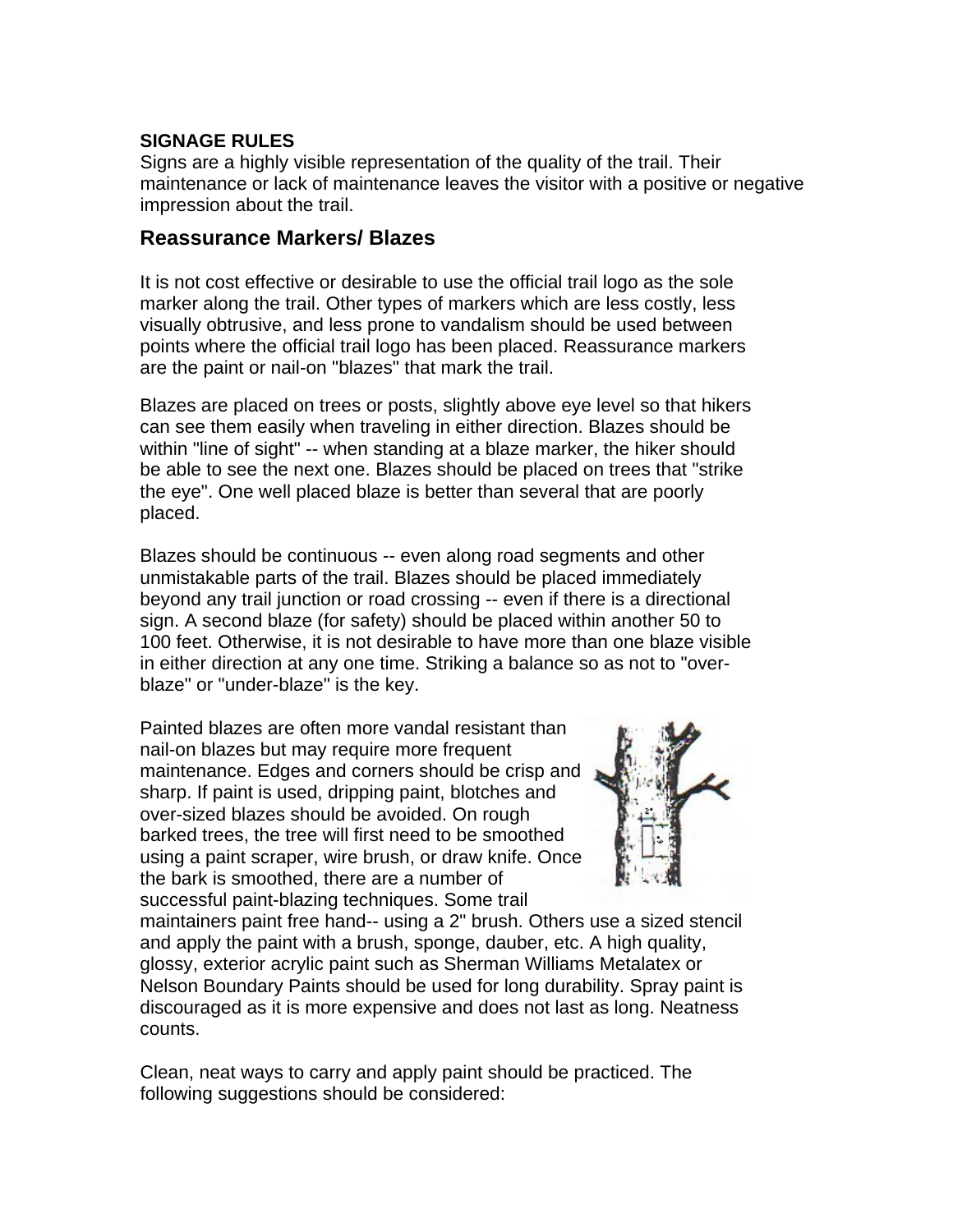- A 1" wide brush spreads wider during painting. Some prefer using a 2. brush and little pressure so that the blaze doesn't get too wide.
- To illustrate the proper blaze size, a dollar bill is very close to  $2 \times 6$ . Flat grey or brown spray paint should be carried for use in obliterating old trail blazes.

Old gloves, a wire brush, and a  $2\frac{1}{2}$  paint scraper are handy tools. Paint can be kept in an old, snap-top detergent bottle. Applying small

amounts of paint to the brush can ensure a neater job

A paint brush and a small can (to hold paint) are easily carried inside a gallon paint bucket. For comfort, a piece of hose can be slipped over the paint bucket handle or it can be replaced with a wooden handle.

Cans lined with plastic bags make for easy cleanup.

Extra plastic bags kept in the vehicle are handy. Brushes can be wrapped in plastic so they won't dry out until cleaned at home. Another method is to bring along mineral spirits or water (depending on type of paint used) to cover the length of the brush bristles. This can be stored in a sturdy, sealable container. Extra care should be taken to avoid leakage.

Vegetation should be pruned from in front of the blazes to ensure visibility in all seasons. If affixing nail-on blazes to tree, only aluminum nails should be used. On private lands, landowners should be contacted for preference.

In non-forested areas, blazes should be placed on wooden or Carsonite posts 4 to 5 feet above the ground. Round posts are acceptable for blazes only. Treated 4" x 4" posts or Carsonite posts are required if emblems or other signs/ decals are to be attached. When using Carsonite posts, the optional anchor at the bottom should always be installed. This makes them even harder for vandals to remove from the ground while adding little expense.

## **Directional Change Indicators**

Where major turns, trail junctions and road jogs are encountered, the way to indicate them will be through the use of arrows. At all turns, but particularly at trail junctions when turning along a road, a single reassurance marker should be visible from the direction indicator. If Carsonite posts are used, the standard arrow decal is acceptable (3" x 3", cream on brown). If a directional arrow is nailed to a tree or wooden post, the sign should be 4" x 4". The color of the arrow is the same color as the blazes being used along the trail, on a brown background.

They should be used sparingly so that they do not become meaningless